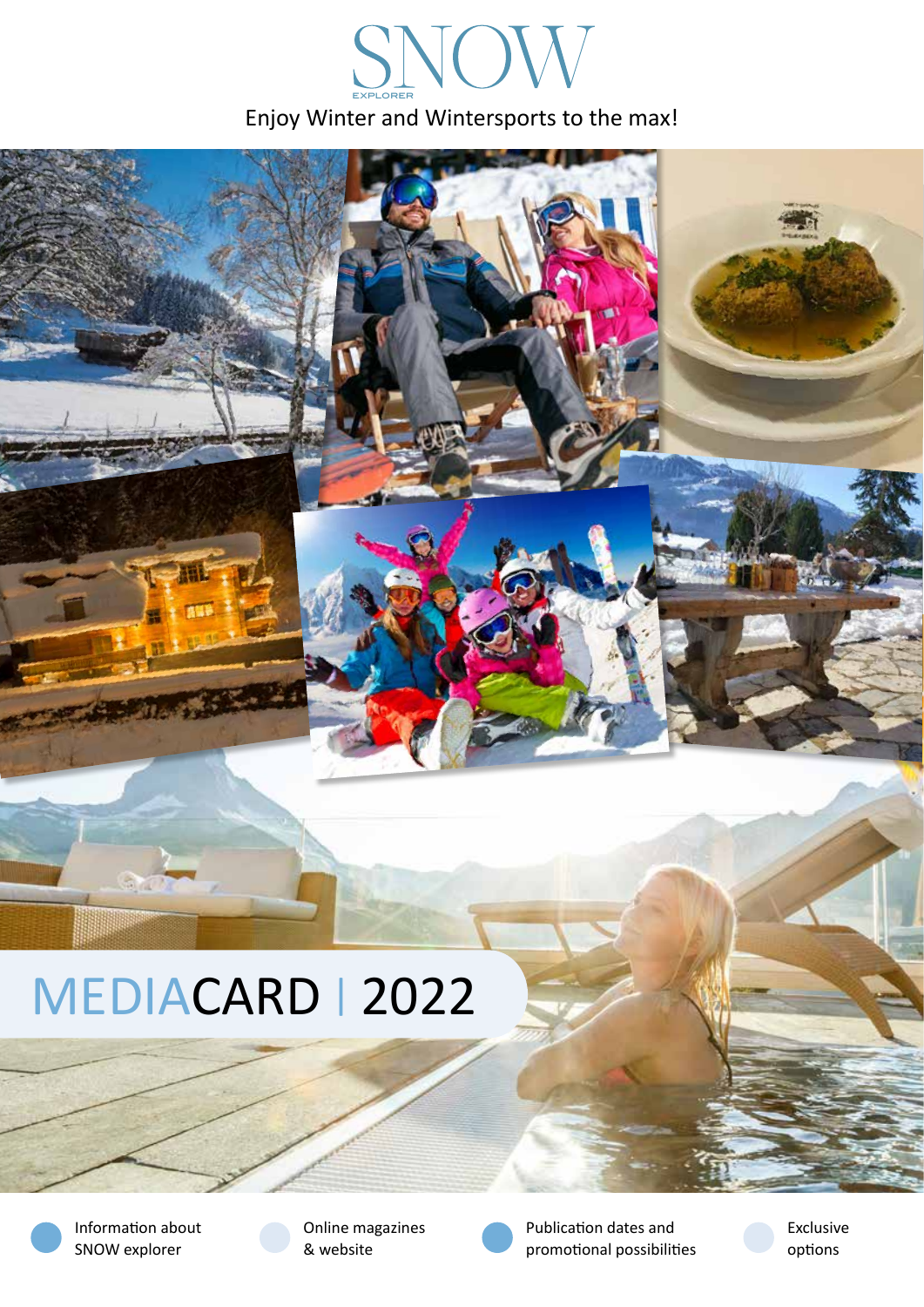# SNOW explorer

#### SNOW EXPLORER

*SNOW explorer* is the new magazine in the Netherlands and Belgium for the recreational winter sports enthusiast who is looking for new experiences and adventures in the snow. The magazine is published twice a season, both in print and digital magazine, and is distributed to subscribers, through kiosk sales and via collaborating partners.

*SNOW explorer* is a special interest magazine for winter sports enthusiasts who are not after performance, kilometers or speed, but for winter sports enthusiasts who want to enjoy themselves and are looking for unique experiences that leave longer lasting memories. 'Explorer' indicates the mindset of the target audience, title, inspiration, information and recommendations. Therefore the focus of each article or section is 'exploring': new(-s), discovery, experience.

#### SKI'S AND OTHER EQUIPMENT

*SNOW explorer* doesn't just focus on piste skiing. From winter hiking, snowshoeing, cross-country skiing to ski touring are covered. But certainly also the other activities that lead to special experiences in the attractive, seasonal snow landscape. Snowbiking, skating, toboggan, balloon rides. The magazine naturally focuses on the latest winter fashion, materials and gadgets. In each issue product information incl. testing is included. Extensive test data become available through collaborations with colleagues from *Ski&Berge*, published by Deutsche Ski Verband, and *Outdoor*, published by Motor Presse Stuttgart.

#### THE DESTINATIONS

*SNOW explorer* wants to inspire and stimulate it's readers to especially enjoy everything that the beautiful snowy landscape has to offer in the winter months. The articles focus on the most beautiful areas in Europe. These countries form the core of SNOW explorer. This does not mean that the editors ignore a beautiful region in Canada or the USA.

#### TARGET AUDIENCE

The reader of *SNOW explorer* lives in the Netherlands or Flandersand is a **recreational winter sports enthusiast** who's main interest is to enjoy the time-of in the snow tot he max. He/she goes ' into the snow' 1-2x per season. With partner, family and/or friends, colleagues. The stay is characterized by activities. During these days he/she wants to experience and enjoy as much as possible. Experiences that become beautiful memories and can also be shared afterwards. The target group is open to inspiration and information that can make this stay (even) more beautiful and better. Both in terms of activities and materials.



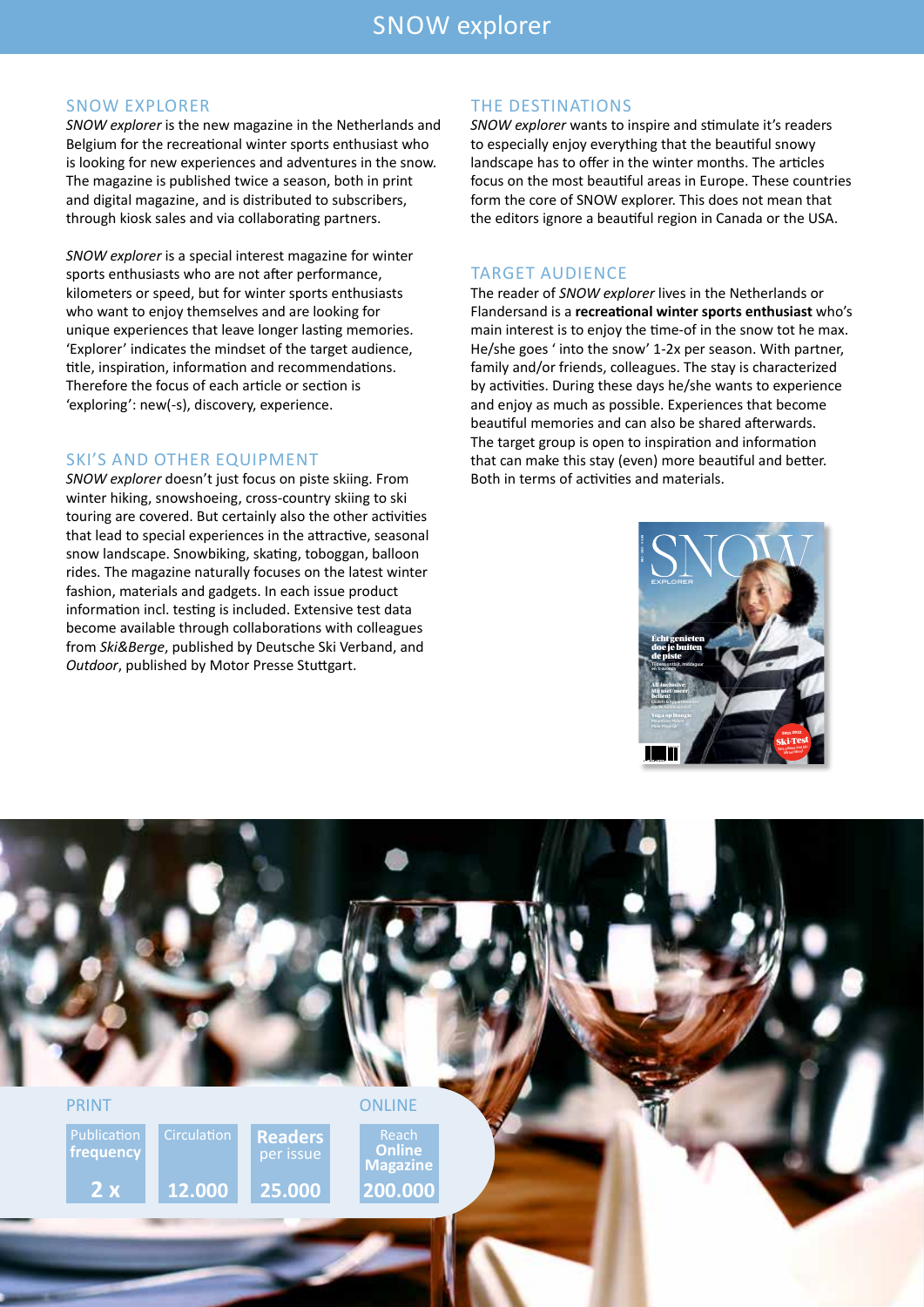# SNOW explorer

| Title                                     | SNOW explorer                        |
|-------------------------------------------|--------------------------------------|
| <b>Subtitle</b>                           | <b>Enjoy Winter and Wintersports</b> |
|                                           | to the max!                          |
| <b>Publisher</b>                          | Virtùmedia B.V.                      |
| <b>Frequency of appearance</b> 4 x a year |                                      |
| <b>Subscription price</b>                 | € 24,95 a year                       |

### ADVERTISEMENTS AND PRICES

| <b>Size</b>        | $w \times h$ in mm | Rates *    |
|--------------------|--------------------|------------|
| $1/1$ page         | 215 x 280**        | € 950,-    |
| 1/2 page portrait  | 92,5 x 250,5       | € 500,-    |
| 1/2 page landscape | 190 x 121          | € 500, $-$ |
| 1/4 page portrait  | 92,5 x 121         | € 300,-    |
| 1/8 page portrait  | $92,5 \times 58$   | € 150,-    |
|                    |                    |            |

\* All prices VAT excluded. \*\* Please allow 5 mm for clean cut.

#### SNOW *EXPLORER* ONLINE

By default, an online edition also appears next to each print edition. Content is selected from each part of the magazine so the digital magazine is a representation of the print issue. In addition to the infotorials of partners, also advertisements are added. These digital issues are also offered to subscribers and selectively distributed in the target group 'as an introduction' for extra reach and for subscriber acquisition.

**Reach** 200,000 through social media and own website/newsletter

## ADDITIONAL RATES

Rates for specials, inserts, attachments or advertorials: on request

| Page IV cover              | $+20%$ |
|----------------------------|--------|
| <b>Preferred placement</b> | $+10%$ |

#### TECHNICAL DATA

## **Printing process** offset

| Paper type       | Interior 100 gr wood free silk MC |
|------------------|-----------------------------------|
|                  | Cover 170 gr wood free silk MC    |
| <b>Trim size</b> | 215 mm x 280 mm                   |
| Type area        | 190 x 250,5 mm                    |

#### SUBMISSION GUIDELINES

Delivery of digital advertising material as a certified PDF, 300 dpi true scale (or Adobe InDesign, EPS or TIFF). Fullcolour adds in CMYK. Do not include Crop Marks. Embed fonts or transfer into lettercontours. All ads need to be delivered print-ready. Prices are exclusive of VAT. Submit to: **traffic@virtumedia.nl** (stating title and edition number).

#### PUBLICATION DATES 2022

| <b>Edition</b> | <b>Publication date</b> | <b>Submission date</b> |
|----------------|-------------------------|------------------------|
|                | 03 December             | 11 November            |
|                | 21 January '22          | 27 December            |

# **CONTACT**

*Klaartje Grol* **T** +31 (0)30 - 307 22 48

**E** kgrol@virtumedia.nl

#### *Mariska Jankovits*

**T** +31 (0)30 - 693 11 77

**E** mjankovits@virtumedia.nl